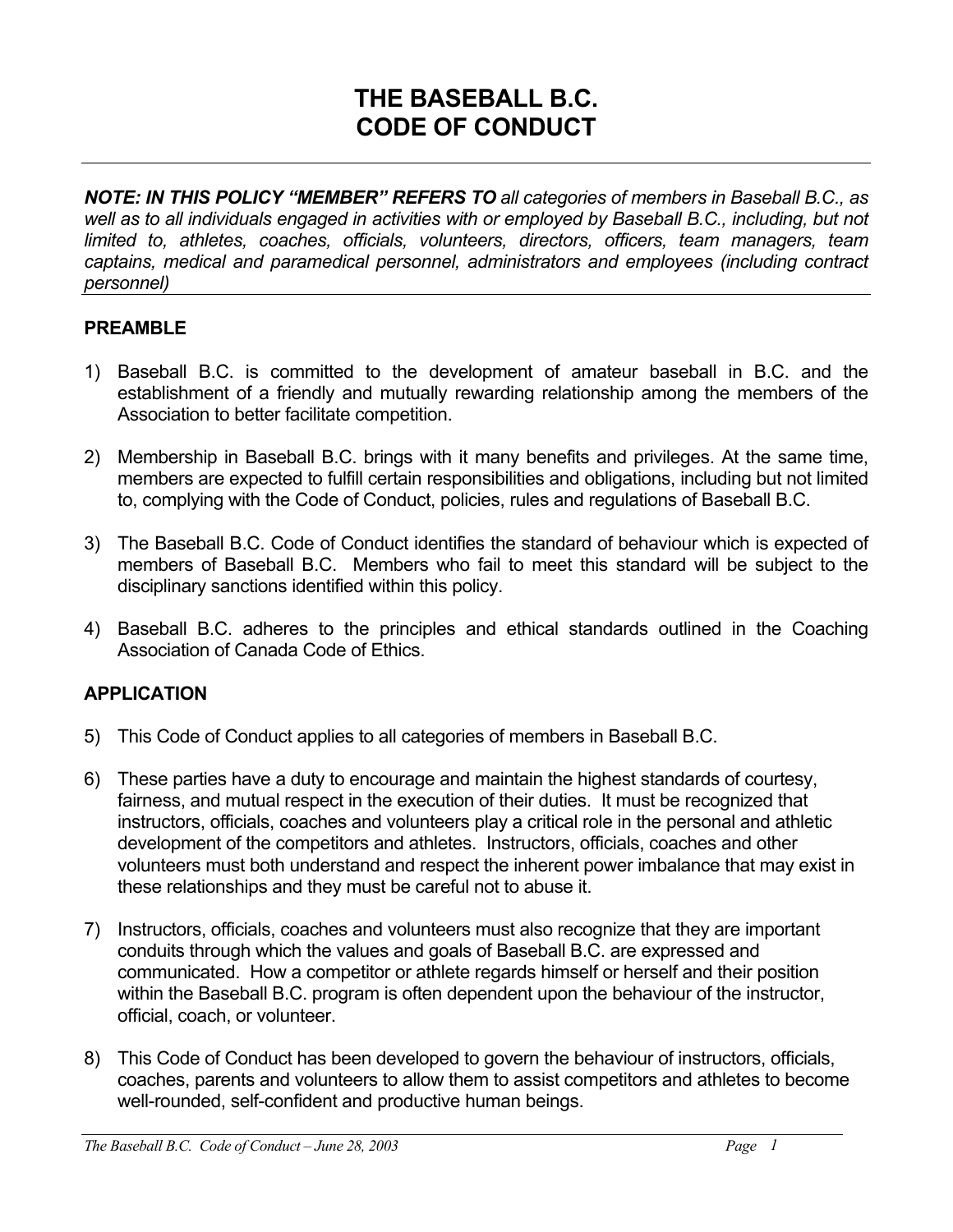#### **INSTRUCTORS, OFFICIALS, COACHES, PARENTS AND VOLUNTEERS HAVE A RESPONSIBILITY TO:**

- 9) Treat everyone fairly and with respect within the context of their activity, regardless of gender, place of origin, colour, sexual orientation, religion, marital status, political belief, economic status or disability;
- 10) Direct constructive comments or criticism at the performance rather than the individual;
- 11) Consistently display standards and project a favourable image of Baseball B.C. and shall:
	- a) Refrain from harassment of any kind upon any individual, as defined by the Baseball B.C. Harassment Policies, including any unnecessary public criticism of other members, or individuals;
	- b) Abstain from the use of tobacco products while in the presence of students, competitors and athletes and discourage their use by other individuals;
	- c) Abstain from excessive consumption of alcoholic beverages when working with students, competitors and athletes;
	- d) Refrain from the use of profanity, insulting, harassing or otherwise offensive language;
	- e) At no time verbally or physically abuse an official, coach, contestant, spectator or other person while at any baseball event;
	- f) Wear the appropriate dress for the activity attended;
	- g) Respect the property of the association at all time and make every attempt to prevent damage of said property;
	- h) Report the theft or attempted theft of any of the possessions of the association and refrain from any unauthorized use or taking of said property; and
	- i) Respect the Constitution, Rules and Regulations of Baseball B.C. and the standards and ethics of Baseball B.C.
- 11) Ensure that any activity being undertaken is suitable for the age, experience, ability and fitness level of the competitors and athletes and educate individuals about their responsibility in contributing to a safe practice or performance environment;
- 12) Communicate and cooperate with competent medical practitioners in the diagnosis, treatment and management of medical and psychological problems of competitors and athletes;
- 13) Consider the future health and well being as foremost when making decisions regarding an injured competitor or athlete's ability to continue training or competing;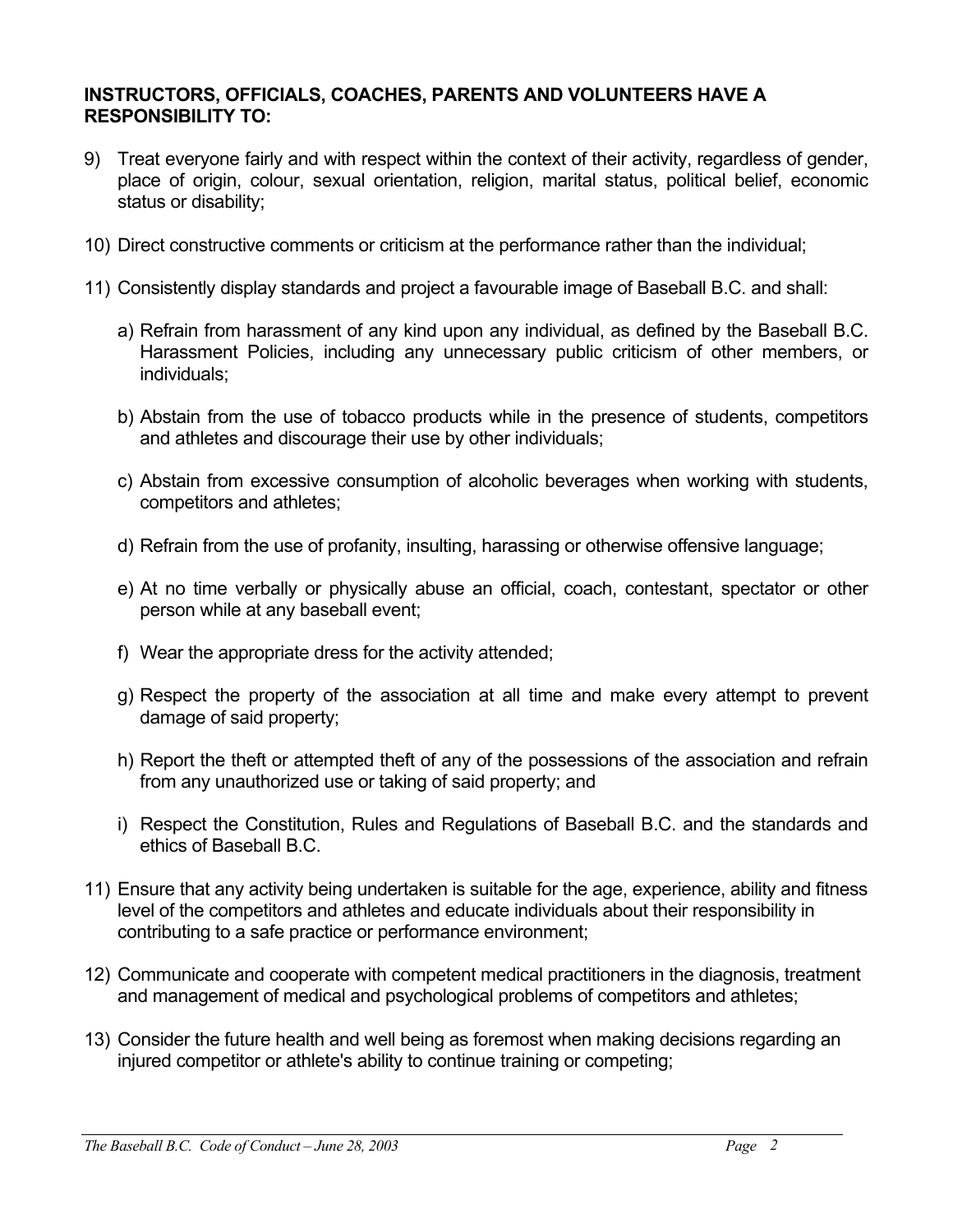- 14) Recognize and accept when to refer competitors or athletes to other instructors, officials or coaches;
- 15) Regularly seek ways of increasing personal development, self awareness and a greater understanding of Baseball B.C.;
- 16) Treat all other members with due respect and encourage competitors and athletes to act accordingly, and actively encourage them to uphold the principles, ethics and rules of Baseball  $B.C.:$
- 17) In the case of minors, communicate and cooperate with the parents or legal guardians of competitors and athletes, and where necessary involve them in decisions pertaining to their child's development, and
- 18) Be aware of academic pressures being placed upon competitors and athletes and ensure that their activities permit them to pursue academic success.

## **INSTRUCTORS, OFFICIALS AND COACHES MUST**:

- 19) Ensure the safety of competitors and athletes;
- 20) At no time become inappropriately, intimately or sexually involved with competitors or athletes. In particular this includes any request, directly or indirectly, for sexual favours or the threat of reprisal due to the rejection of such requests;
- 21) Respect the individual dignity of competitors and athletes; verbal or physical behaviour which constitutes harassment or abuse of any kind being unacceptable;
- 22) Never advocate or condone the use of drugs or any other banned performance enhancing substance; and
- 23) Never provide under age competitors or athletes with alcohol.

# **ATHLETES MUST ADHERE TO:**

- 24) Integrity The athlete must act with integrity in performing all duties owed to the sport and the general public;
- 25) Competence The athlete must strive to be well prepared and current in order that all duties in the respective discipline are fulfilled with competence;
- 26) Athletes Interest The athlete must act in the best interest of the sport's development and as a whole person;
- 27) Respect For The Rules The athlete must accept both the letter and the spirit of the rules that define and govern sport;